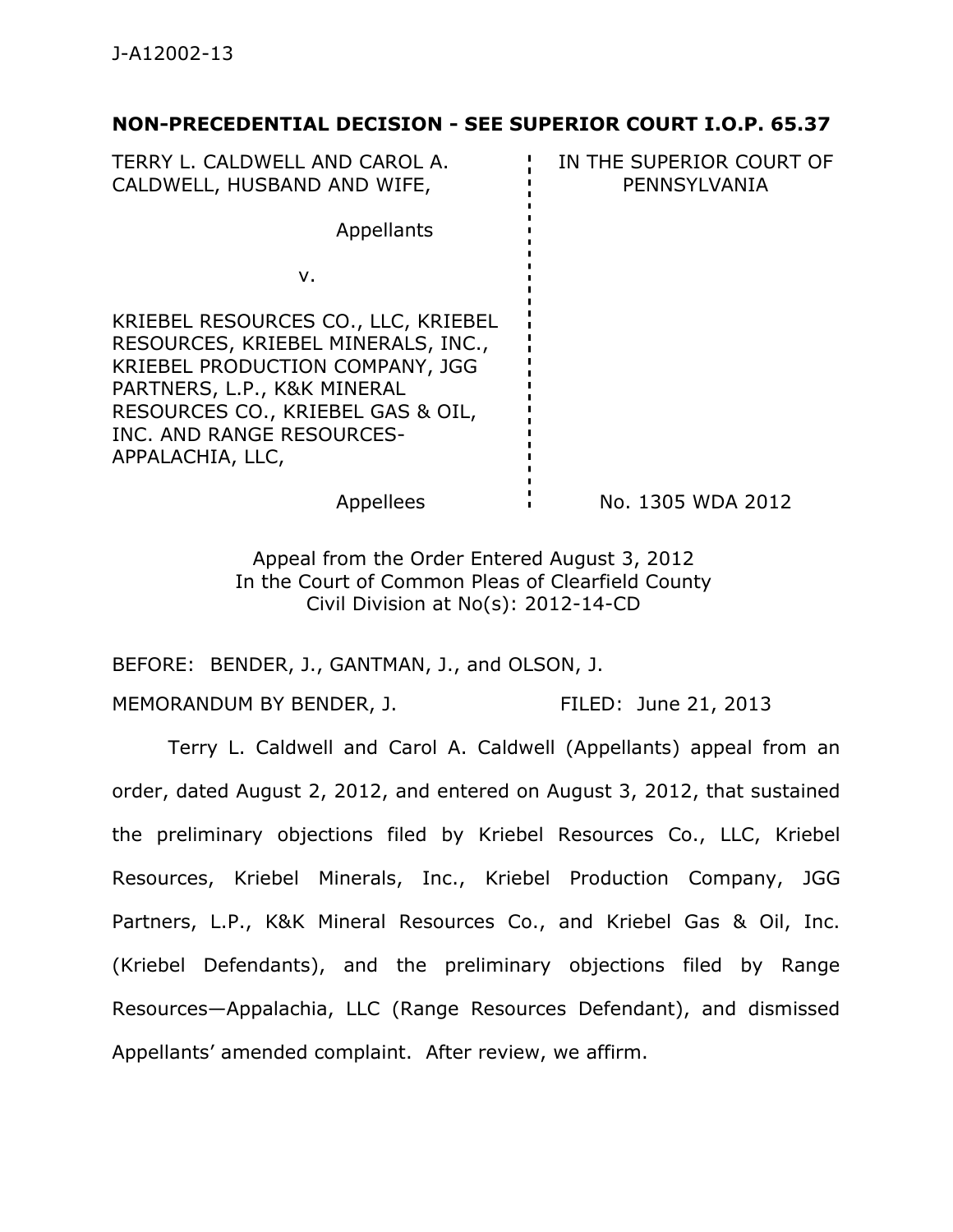On January 19, 2001, Appellants and Kriebel Resources entered into an oil and gas agreement (Agreement) whereby Appellants leased approximately 105 acres to Kriebel Resources covering "all oil, gas, surface and Drilling Rights ... owned or claimed by landowners." Agreement, 1 1. The Agreement provided for an initial 24-month term beginning on April 1, 2001, that would be extended so long as oil or gas was being produced. Agreement, **1** 4. The parties do not dispute that gas is being produced. However, Appellants assert that the drilling activities to date only involve shallow gas drilling and that the Defendants "have not initiated any drilling activities for natural gas locked in the Marcellus Shale formation." Appellants' brief at 3. Appellants also claim that the "Defendants have failed to either pay delayed rentals … or to produce natural gas from the Marcellus Shale strata." Id. at 3-4.<sup>1</sup>

 The trial court set forth an abbreviated recitation of the underlying basis for this case, stating:

Plaintiffs Terry and Carol Caldwell filed an Amended Complaint on March 6, 2012, seeking a declaratory judgment terminating an oil and gas lease entered into with Defendant Kriebel Resources. Plaintiffs allege four bases requiring termination of the lease: 1) the gas trapped within the Marcellus Shale is part of the mineral estate, and only "oil, gas, and

\_\_\_\_\_\_\_\_\_\_\_\_\_\_\_\_\_\_\_\_\_\_\_\_\_\_\_\_\_\_\_\_\_\_\_\_\_\_\_\_\_\_\_\_

 $1$  Although the Agreement contains a delayed rental provision, it appears that Defendants are not obligated to pay delayed rental amounts presently because gas is being produced. Appellants counter this by asserting that the delayed rental should be paid because Defendants are not producing gas from the Marcellus Shale strata.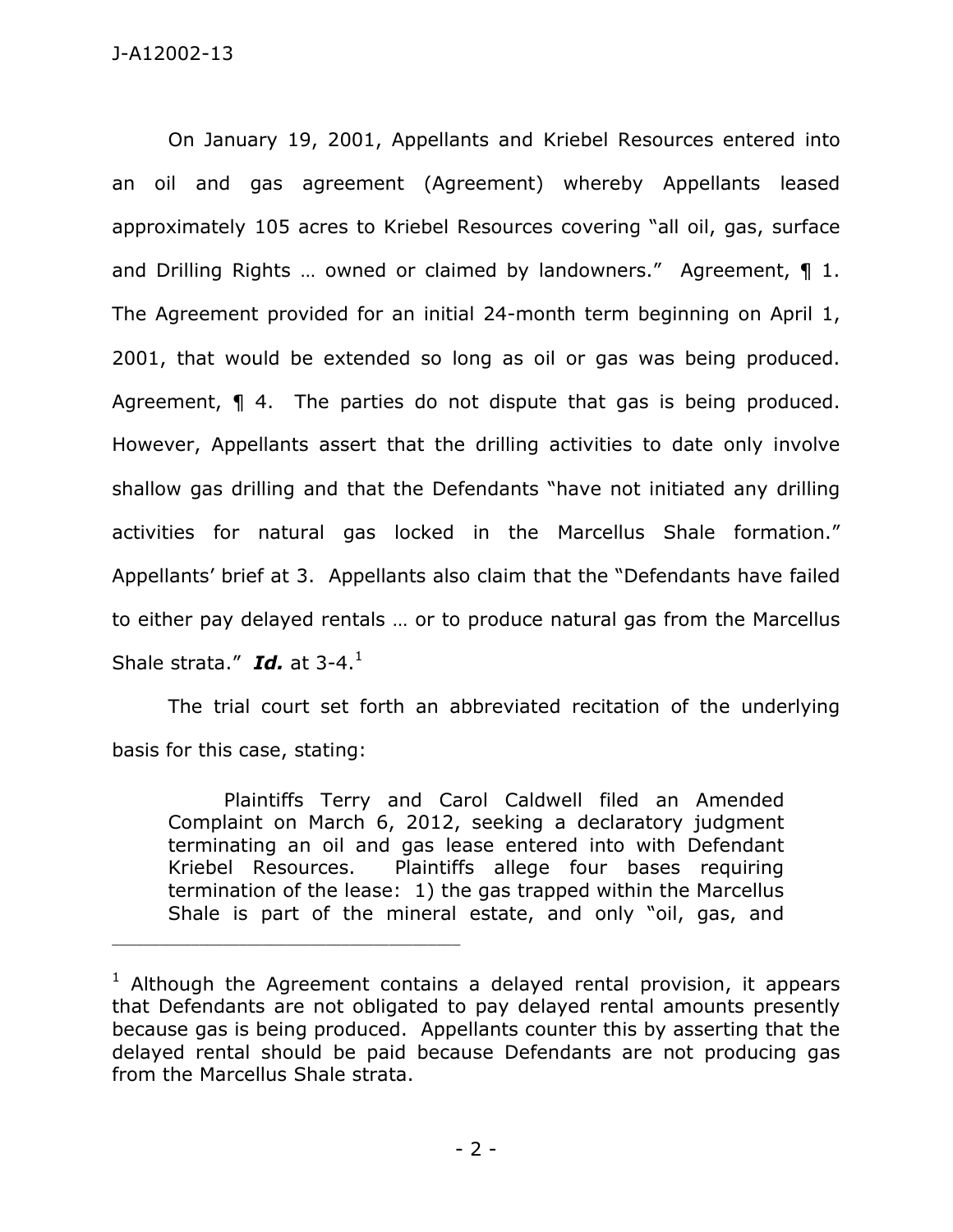surface rights" were transferred by the agreement; 2) Defendants did not develop the Marcellus Shale gas; 3) Defendants have breached an implied duty to produce gas in paying quantities; and 4) the intent of the parties was to convey the rights to shallow gas only, not Marcellus Shale gas, thus the contract is ambiguous and must be reformed. The Kriebel Defendants and Defendant Range Resources filed Preliminary Objections to the Amended Complaint, demurring to all Counts.

Trial Court Opinion (T.C.O.), 8/3/12, at 1. The trial court's opinion was

issued simultaneously with its order sustaining the preliminary objections

and dismissing Appellants' amended complaint. Thereafter, Appellants

appealed to this Court, raising the following questions for our review:

I. Did the court err[] by failing to find that oil and gas leases in Pennsylvania include an implied covenant to develop thereby granting a demure [sic] to Count II of the complaint?

II. Did the court err[] by failing to find that oil and gas leases in Pennsylvania include an implied covenant to produce in paying quantities independent of the contract thereby granting a demur [sic] to Count III of the complaint?

III. Did the court err[] by dismissing the complaint without giving plaintiffs the opportunity to present evidence that the lessee was not acting in good faith as to the amount of gas being produced from plaintiffs' property?

IV. Did the court err[] in not taking testimony to determine whether the parties intended to include Marcellus gas in the 2001 oil and gas agreement thereby granting a demur [sic] to Count IV of the complaint?

V. Did the court err[] in not recognizing that Marcellus gas is unique in that it is part of the mineral estate thereby granting a demur [sic] to Court [sic] I of the complaint?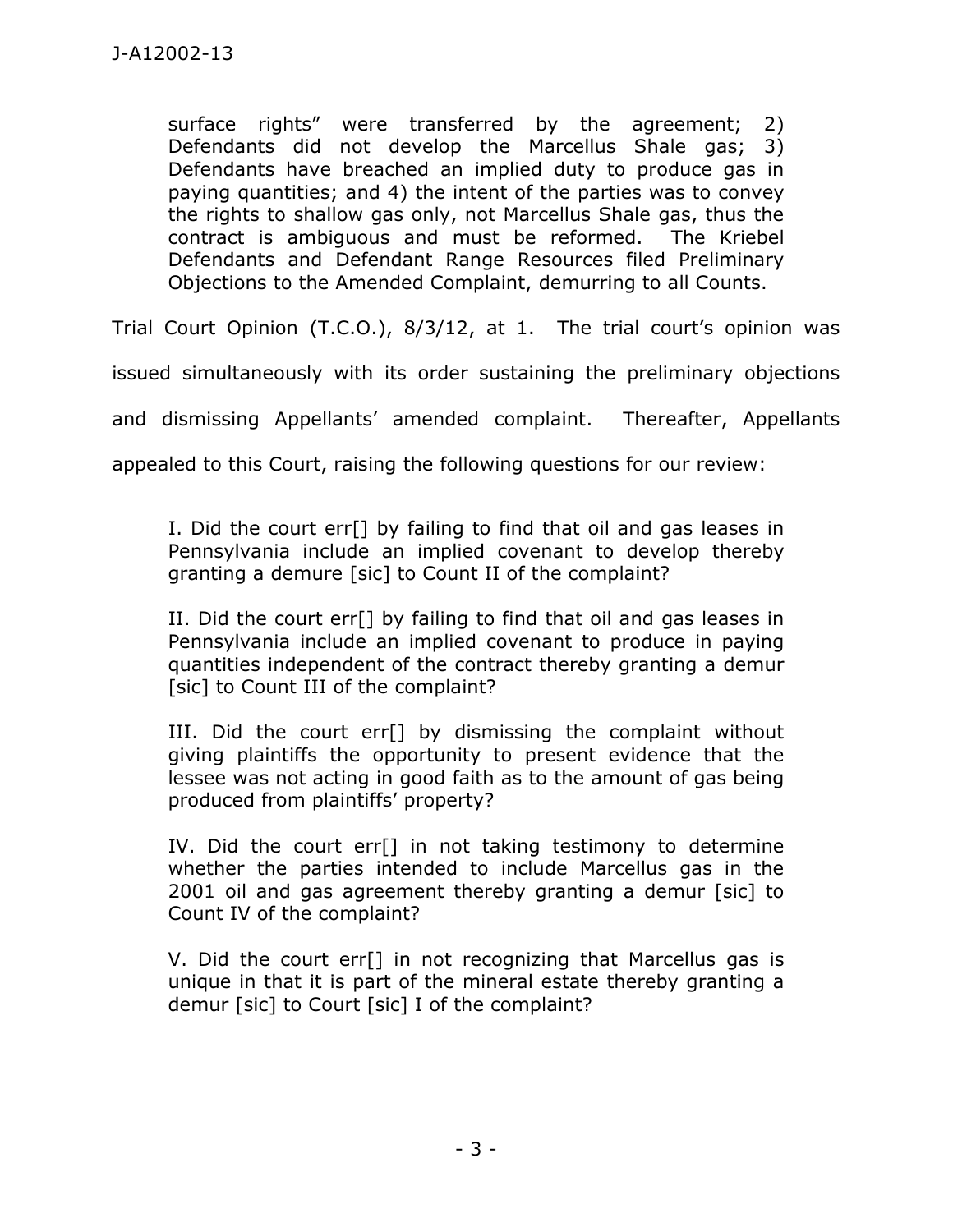Appellants' brief at iii. Appellants' fourth and fifth questions listed in their brief were withdrawn and will, therefore, not be addressed in this memorandum.

 Because this appeal stems from the grant of preliminary objections, we are guided by the following:

In determining whether the trial court properly sustained preliminary objections, the appellate court must examine the averments in the complaint, together with the documents and exhibits attached thereto, in order to evaluate the sufficiency of the facts averred. The impetus of our inquiry is to determine the legal sufficiency of the complaint and whether the pleading would permit recovery if ultimately proven. This Court will reverse the trial court's decision regarding preliminary objections only where there has been an error of law or abuse of discretion. When sustaining the trial court's ruling will result in the denial of [a] claim or a dismissal of suit, preliminary objections will be sustained only where the case is free and clear of doubt.

*Floors, Inc. v. Atlig*, 963 A.2d 912, 915 (Pa. Super. 2009) (quoting

## *Cornerstone Land Development Co. of Pittsburgh LLC v. Wadwell*

*Group*, 959 A.2d 1264, 1266-1267 (Pa. Super. 2008) (citations omitted)).

Furthermore, a lease is in the nature of a contract and is controlled by principles of contract law. *J.K. Willison v. Consol. Coal Co.*, 536 Pa. 49, 54, 637 A.2d 979, 982 (1994). It must be construed in accordance with the terms of the agreement as manifestly expressed, and "[t]he accepted and plain meaning of the language used, rather than the silent intentions of the contracting parties, determines the construction to be given the agreement." *Id.* (citations omitted). Further, a party seeking to terminate a lease bears the burden of proof. *See Jefferson County Gas Co. v. United Natural Gas Co.*, 247 Pa. 283, 286, 93 A. 340, 341 (1915).

*T.W. Phillips Gas and Oil Co. v. Jedlicka*, 42 A.3d 261, 267 (Pa. 2012).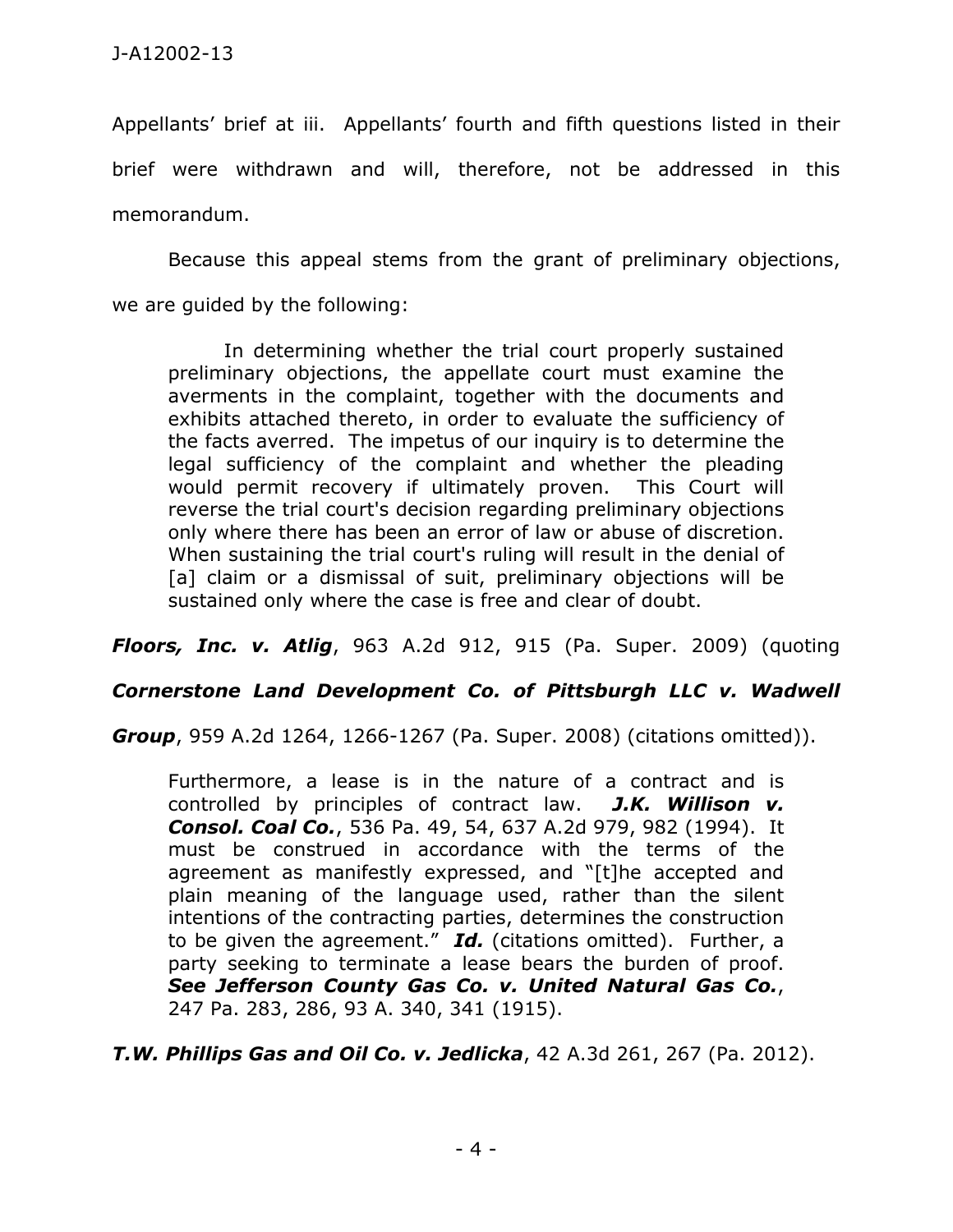Appellants first claim that "an implied duty to develop the leasehold [should be] read into all leases, unless the parties clearly agree otherwise." Appellants' brief at 6. Specifically, Appellants rely on *Jacobs v. CNG Transmission Corp.*, 772 A.2d 445 (Pa. 2001), which "not[ed] in the affirmative that Pennsylvania law recognizes an implied covenant but also recognizes that the specific agreement of the parties may preclude the application of the doctrine." *Id.* at 455. In *Jacobs*, the Supreme Court discussed its prior decision in *Hutchison v. Sunbeam Coal Corp.*, 519 A.2d 385 (Pa. 1986), and then explained the basis for its holding, stating:

An implied covenant to develop the underground resources appropriately exists where the only compensation to the landowner contemplated in the lease is royalty payments resulting from the extraction of that underground resource. Where, however, the parties have expressly agreed that the landowner shall be compensated if the lessee does not actively extract the resource, then the lessee has no implied obligation to engage in extraction activities.<sup>5</sup> Thus, so long as the lessee continues to pay the landowner for the opportunity to develop and produce oil or gas, the lessee need not actually drill wells. At the point where that compensation ceases due to the expiration of the term of the lease, or pursuant [to] the terms of the lease itself, the lessee then has an affirmative obligation either to develop and produce the oil or gas or terminate the landowner's contractual obligations. As this Court stated in *McKnight v. Manufacturers' Natural Gas Co.*, 146 Pa. 185, 204, 23 A. 164, 166 (1892): "The defendant cannot hold the premises and refuse to operate them."

<sup>5</sup>What constitutes adequate compensation for this purpose obviously must be determined by taking into consideration the facts and circumstances of each individual case.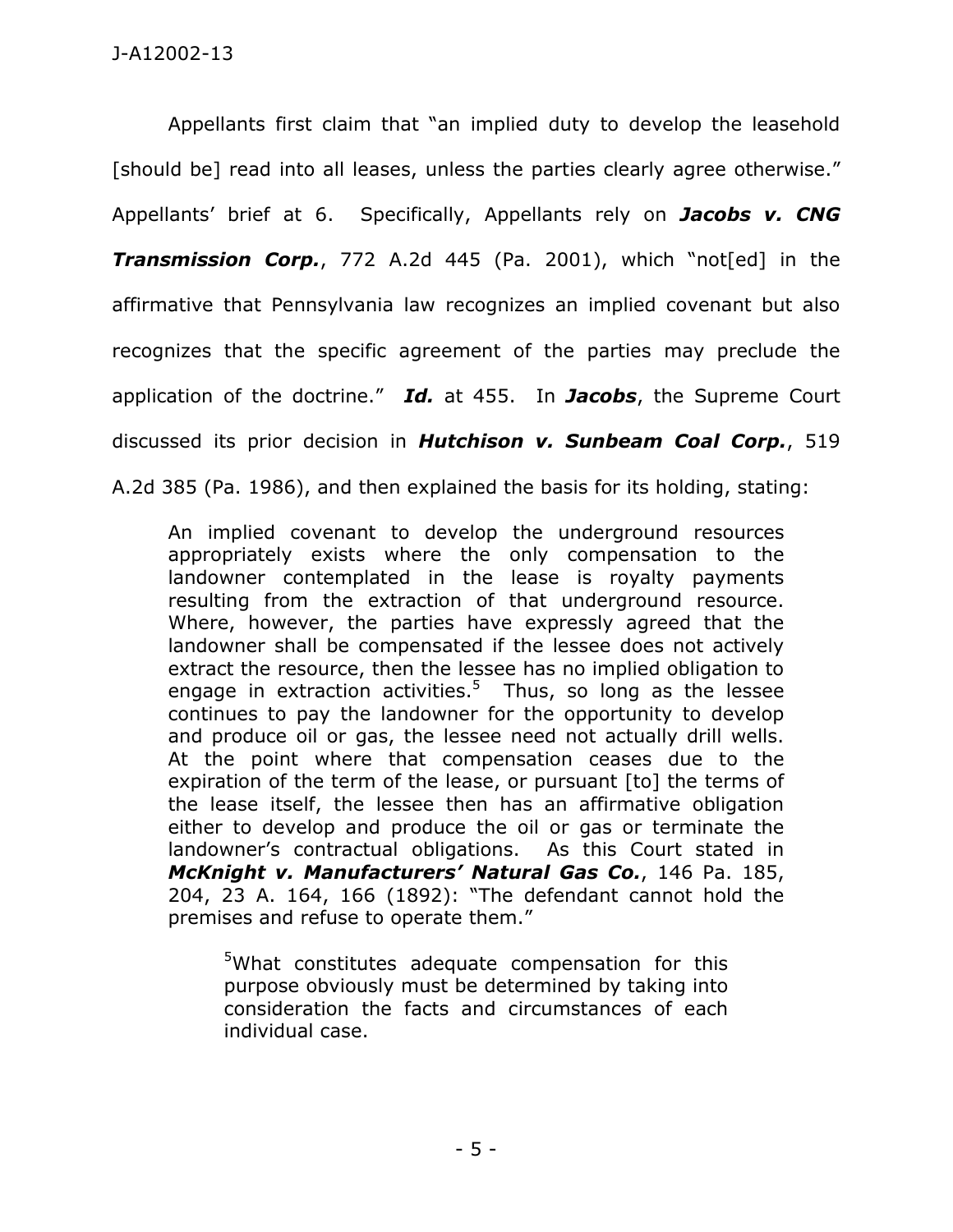Jacobs, 772 A.2d at 455. Thus, Appellants claim that "even with a clear implied duty to develop set forth by the courts, it has not been addressed whether such a duty attaches to each economically exploitable strata of natural gas or to the lessee." Appellant's brief at 8.

 Without a Pennsylvania case to rely on that provides for a duty to economically exploit all strata of gas, Appellants rely on a Louisiana case that resolves a question as to whether the lessee prudently developed the leased property as a reasonably prudent operator would when there existed economically exploitable oil-producing sand that had not been developed. *See Goodrich v. Exxon Co.*, 608 So.2d 1019, 1027-28 (La. App. 1992). Based upon the dictates of *Goodrich*, Appellants here argue that there is an implied duty to develop all strata, not simply to extract shallow gas and pay lessors the minimal royalties provided for in the lease. Thus, the request directed to this Court is an adoption of a standard requiring lessees "to develop all economically exploitable strata or … hold that the duty to develop is attached to each strata of the natural gas…." Appellant's brief at 9.

 In response, the Range Resources Defendant asserts that Appellants are in essence requesting this Court to "read into their Agreement an implied duty to develop different strata[,]" which in effect "create[s] a new implied duty to be read into every oil and gas lease in the Commonwealth." Range Resources Defendant's brief at 7. To counter this argument, both the Kriebel Defendants and the Range Resources Defendant identify paragraph

- 6 -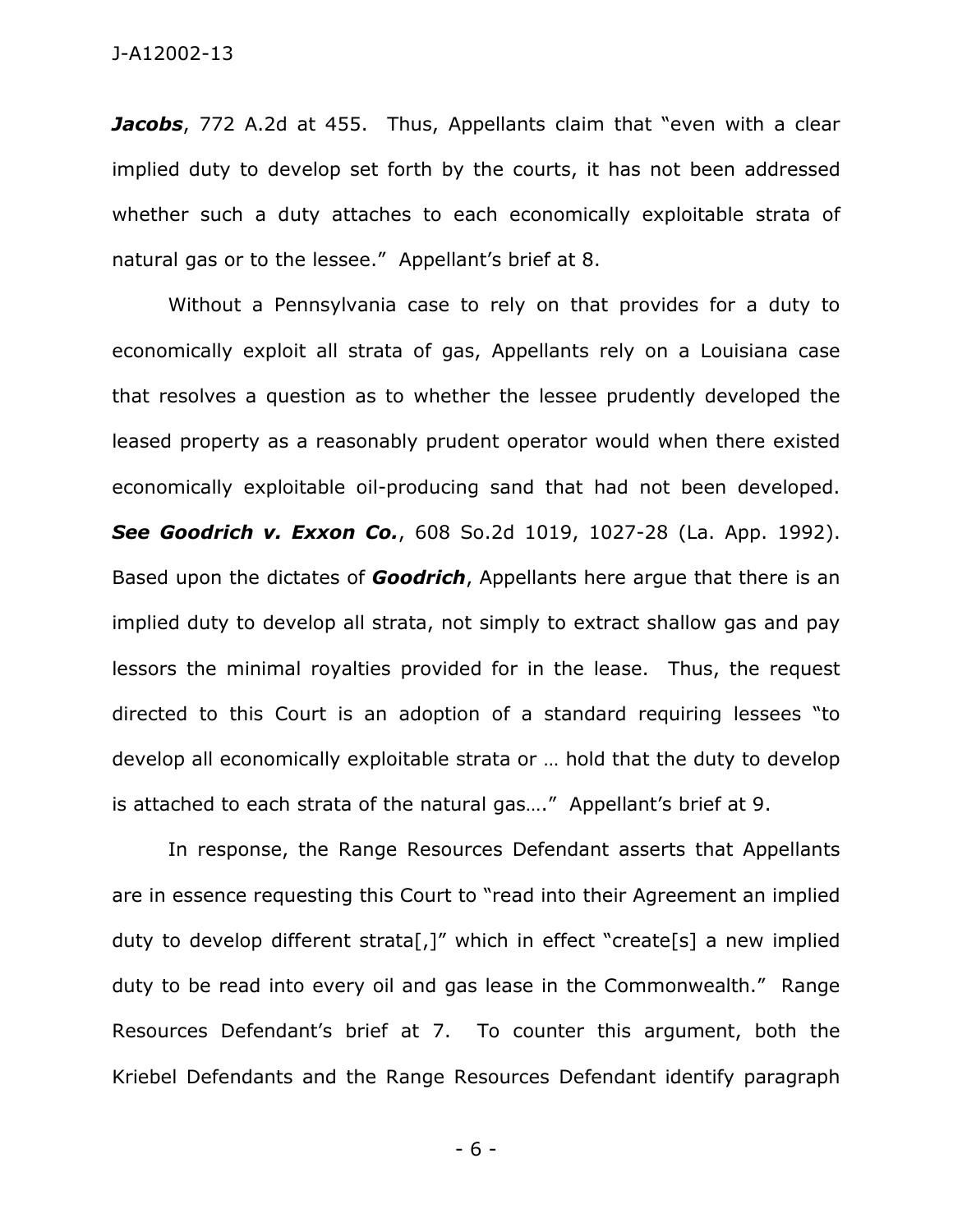11 in the Agreement, which provides that "[n]o inference or covenant shall be implied as to either party hereto since the full contractual obligations and covenants of each party is [are] herein fully and expressly set forth." Agreement, ¶ 11. The Kriebel Defendants also rely on language in the *Hutchison* case, wherein the Supreme Court stated:

The law will not imply a different contract than that which the parties have expressly adopted. To imply covenants on matters specifically addressed in the contract itself would violate this doctrine.

*Hutchison*, 519 A.2d at 388. *See also Jacobs*, 772 A.2d at 455 ("Pennsylvania law recognizes an implied covenant but also recognizes that the specific agreement of the parties may preclude the application of the doctrine."). Accordingly, under Pennsylvania law, we are not authorized to impose an implied duty on the lessee to develop the various strata in light of the language contained in their contract. This is so, particularly in light of the fact that the Defendants are producing gas pursuant to the Agreement, a fact that Appellants acknowledge. Appellants also overlook the guarantee that they would receive delay rentals if no gas were produced. Moreover, the Louisiana case Appellants rely on interprets Louisiana statutory language and Appellants fail to cite and/or assert comparable language in any statute enacted in Pennsylvania. We are not compelled to follow Louisiana law and Appellants have failed to persuade this Court that in Pennsylvania a lessee, as a party to an oil and gas lease, is required to drill additional wells to

- 7 -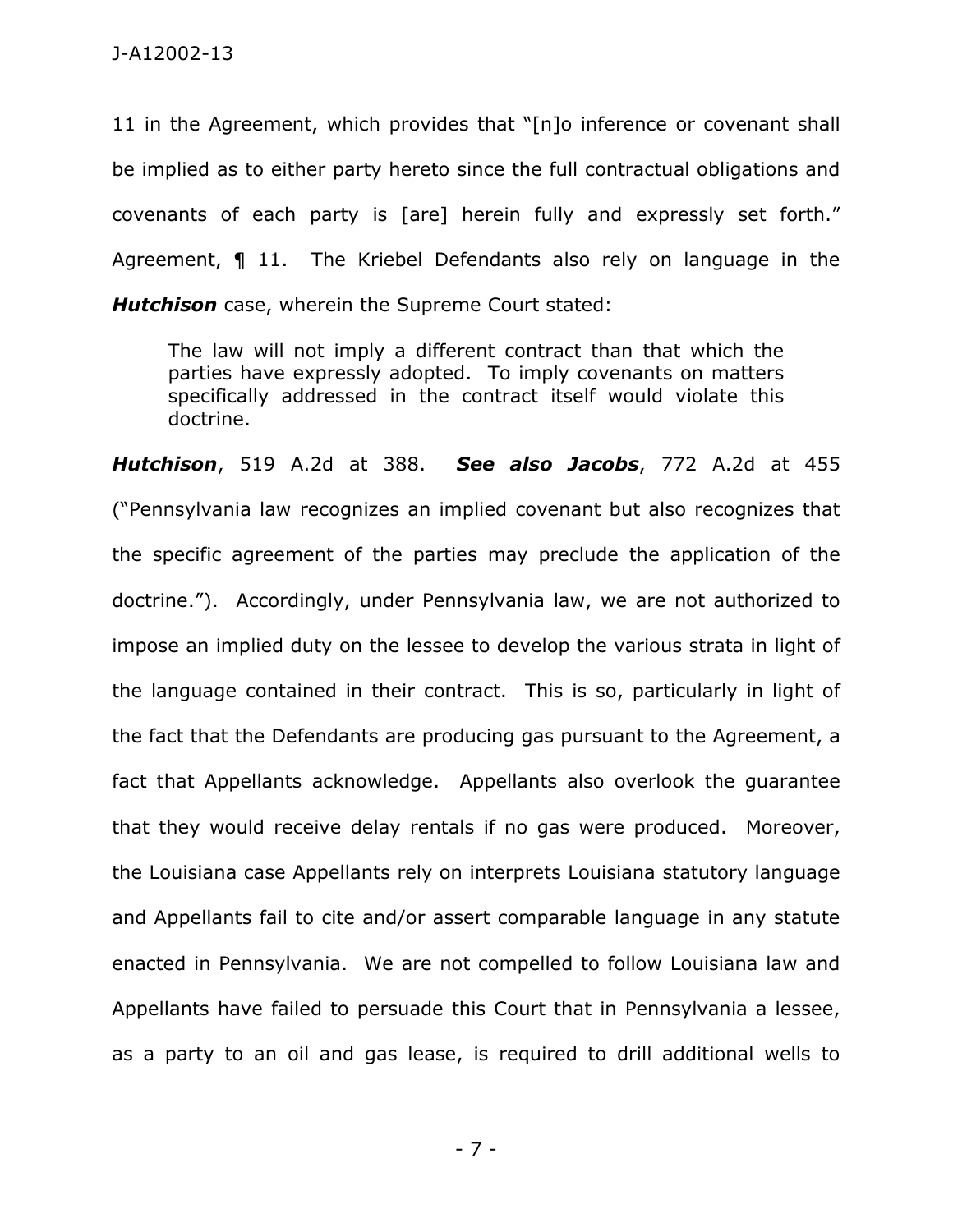different depths to completely develop the entire property. Thus, we conclude that Appellants' first argument does not afford them relief.

 With regard to Appellants' second and third issues, they argue "that there is an implied duty to develop in paying quantities and that good faith is the standard to be applied by the courts." Appellants' brief at 10. Appellants assert that Defendants have only drilled for shallow gas and have, therefore, only paid minimal royalties. They further contend that in the ensuing ten years after entering into the lease, Defendants have failed to explore or drill for the gas trapped in the Marcellus Shale formation. Thus, Appellants claim that the trial court should not have granted preliminary objections without an opportunity for Appellants to present evidence of Defendants' bad faith. They request a remand for further proceedings with directions to the trial court that "paying quantities" should be based on all gas strata. Appellants also assert that the good faith standard should be evolving to include "marketing, delivery, production amounts, additional wells, compression, etc." because these factors impact production and in turn the royalty they receive. Appellants' brief at 11.

 Unfortunately for Appellants, we must disagree. The *Jedlicka* case upon which Appellant's rely held that:

if a well consistently pays a profit, however small, over operating expenses, it will be deemed to have produced in paying quantities. Where, however, production on a well has been marginal or sporadic, such that, over some period, the well's profits do not exceed its operating expenses, a determination of whether the well has produced in paying quantities requires

- 8 -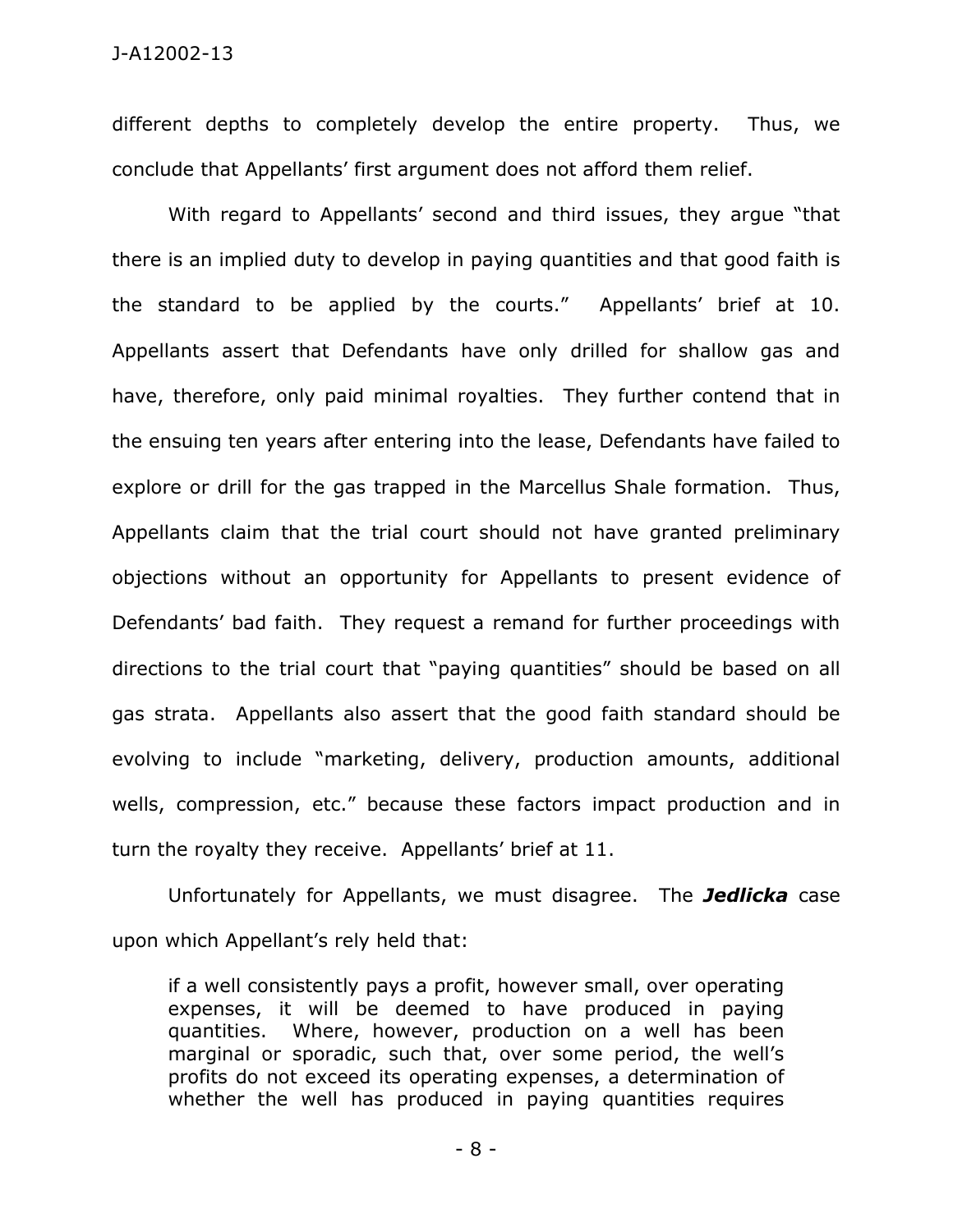consideration of the operator's good faith judgment in maintaining operation of the well. In assessing whether an operator has exercised his judgment in good faith in this regard, a court must consider the reasonableness of the time period during which the operator has continued his operation of the well in an effort to reestablish the well's profitability.

**Jedlicka**, 42 A.3d at 276-77 (footnote omitted). Thus, it is evident from this

definition of "paying quantities," that Defendants have produced a paying quantity, albeit not to the extent Appellants desire. Certainly, Defendants are not holding the property without developing it, which would not be in compliance with the dictates of *Jacobs*. The trial court's opinion concerning

this issue provides that:

the parties in [the *Jedlicka*] case had placed the term "paying quantities" into the lease, thereby making the issue the interpretation of an explicit contractual term—not an implied duty. Here, the lease only required that oil or gas is produced from the property. Thus, *Jedlicka* has no bearing on the case at hand.

T.C.O. at 4. We agree with the trial court's interpretation and emphasize that the Agreement does not contain the term "paying quantities." Furthermore, Appellants have simply not convinced this Court that the legal theory set forth in *Jedlicka* should be expanded "to include a good faith standard for all aspects of the [gas] industry that affect production of lessors' natural gas." Appellants' brief at 12.

Accordingly, we conclude that the trial court's order sustaining the preliminary objections filed by the Kriebel Defendants and the Range